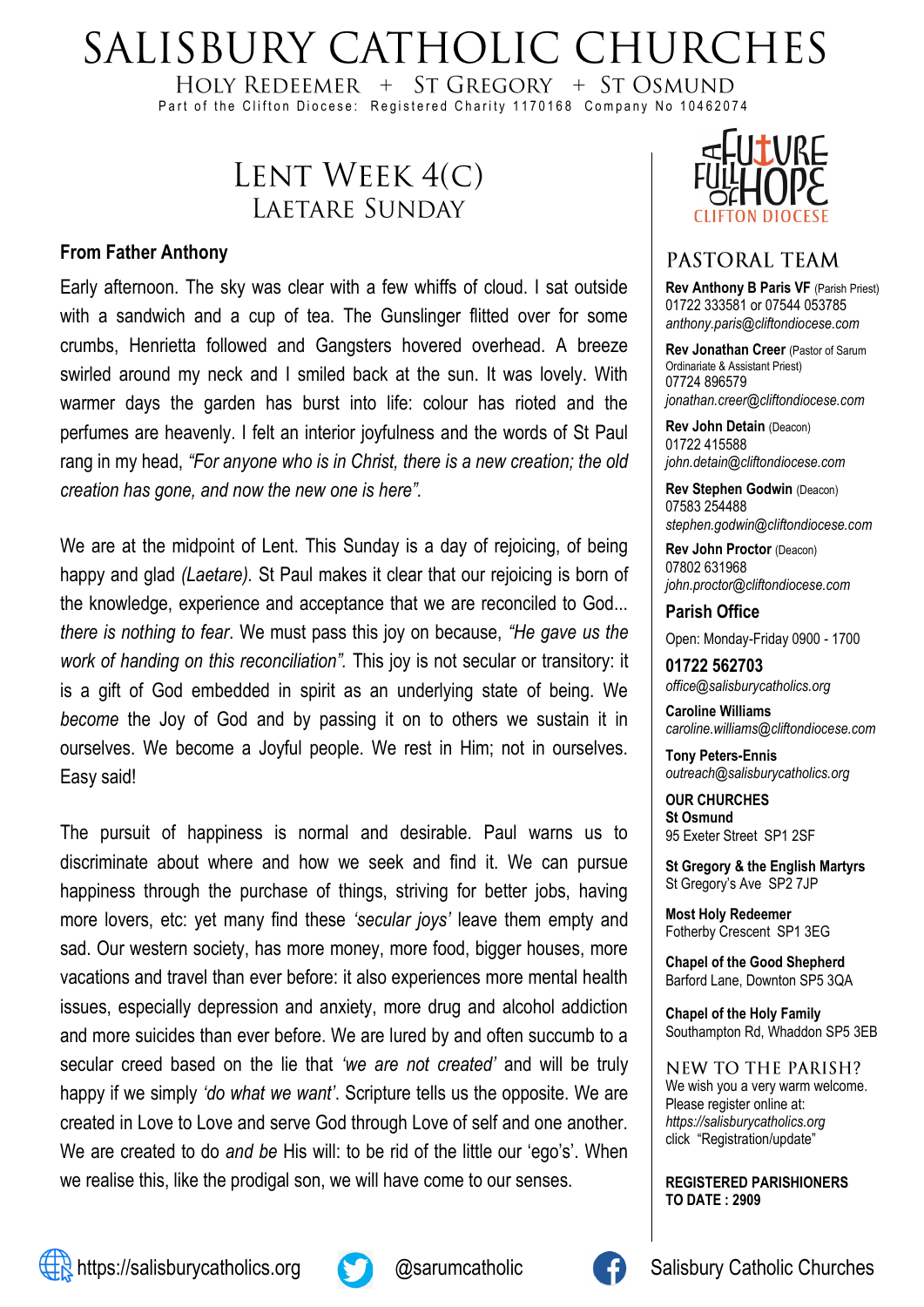#### CONSECRATION OF RUSSIA AND UKRAINE TO IMMACULATE HEART OF MARY

### **PRAYER**

On Friday 25 March at 5pm (4pm GMT) Pope Francis consecrated Russia and Ukraine to the Immaculate Heart of Mary during a Celebration of Penance in St Peter's Basilica. Bishops and priests around the world were asked to pray the Act of Consecration simultaneously on that day. Our Mass was recorded and can be viewed by clicking on the

recordings tab on our Church TV or [click here.](https://salisburycatholics.org/st-osmunds) Please visit our Blog for more information on the Papal event and the prayer for The Act of Consecration. [Click here.](https://salisburycatholics.org/blog/consecration-russia-and-ukraine-immaculate-heart-mary)

Starting this **Wednesday 30 March** in St Osmund there will be **midday prayer each Wednesday** for all those suffering in Ukraine. Everyone is invited to join in person or via the livestream.

#### SUPPORTING THE PEOPLE OF UKRAINE

So far, 12 parishioner households (that we are aware of) have registered on the Government website to host Ukrainian refugees. Salisbury Catholic Churches has also registered as a 'Group/Organisation'. **How can you help?** Not everyone can offer accommodation but if our plans come to fruition then we will need people who can help in other ways - in teaching English, helping refugees navigate British bureaucracy & job



applications, befriending, transport etc. The government process is unclear but we are stating clearly our willingness as a Catholic community to help wherever we can. We have also established a channel via SCORE through which you can direct financial support to Ukraine if you would like to. Please give any donations in an envelope clearly marked 'SCORE - Ukraine' or alternatively pay directly into our SCORE Account Name: Clifton Diocese re Salisbury Catholic Outreach, Account Number: 89047419, Sort Code 52-10-03. Please use reference 'UKRAINE'. Many thanks. If you can offer to assist in any way or have any questions, contact Caroline in the parish office. *office@salisburycatholics.org 01722 562703.*

## **LENT 2022**

**Chrism Mass Coach is now booked.** Fr Anthony, Fr Saji and Fr Jonathan are all travelling on the coach and we can accommodate a further 4 parishioners if anyone would like to join us. The subsidised cost for adults is £10. There will be three pick up points: St Osmund, St Gregory and the Central Library, Amesbury. The lists have now been removed from the churches. To book a place contact the Parish Office 01722 562703.

**Thursday Lenten Meditations before the Blessed Sacrament** at 7pm followed by Benediction at 8pm. These will be available to join live or as recordings on our Church TV [click here.](https://salisburycatholics.org/st-osmunds)

**Stations of the Cross** in St Osmund's Church each Friday during Lent at 6.15pm (prior to the 7pm Mass).

**Stations of the Cross in St Osmund's School** will be on 5 April and all parishioners are very welcome.

'**Lenten Journey'** with Fr Denis McBride and daily **Lenten Reflections** from Clifton Diocese are on our website. Click 'Lent 2022' on the homepage.

**CONFESSIONS '**NOW is the acceptable time….' to start planning when to come to the Sacrament of Reconciliation! There will be extra Confessions in the week *before* Holy Week i.e. w/c 4 April every weekday immediately after Mass as well as the normal weekly times listed on the back of this newsletter. Please help our priests by NOT leaving it until the last minute. Many thanks.

**My Generation** meet on Wednesday 6 April for Bingo 2pm St Gregory's Hall. Contact Chris on 01722 321109.

**Art Group** Mondays 10.30am-12.30pm in the Parish Rooms. All are welcome. Contact 01725 510310

**Bible Book Club** Tuesdays 10:45am-12:30pm in the Parish Rooms. Contact John Lester 07899 244072.

**Zoom Rosary Group** Wednesdays at 2.30pm. Contact Josephine on 01722 328410 for information.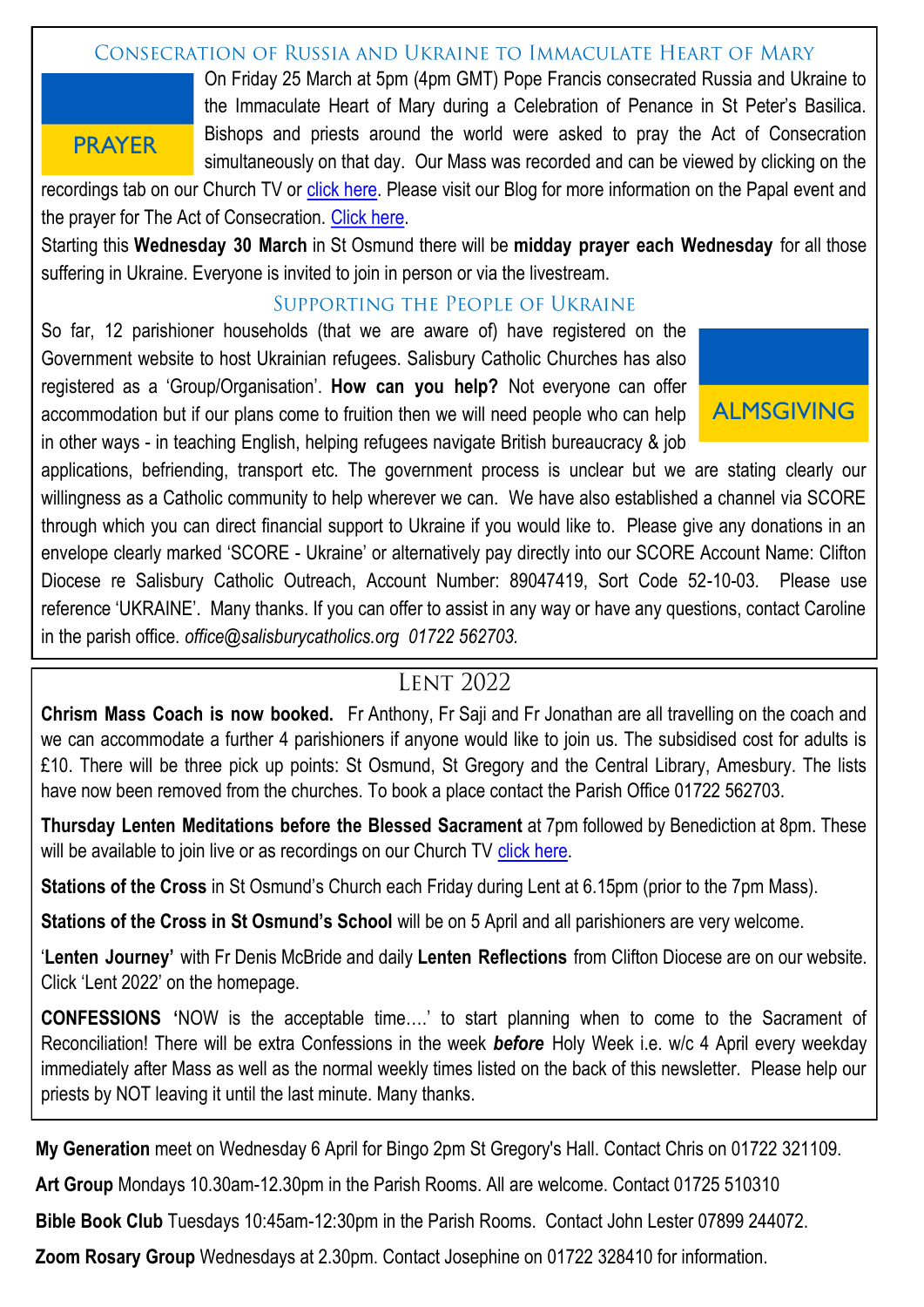## **OUTREACH FOR EASTER 2022!**

The cards have arrived and we now need to count them into envelopes for distribution. We are doing this on **Monday 28 March at 9.30am** in the Parish Rooms and really need help. **Please simply turn up if you can help.** (You are welcome to help for a short while or join us after you have attended the morning Mass). The cards will then be available for collection at all of our Sunday Masses on 2 & 3 April. If you need them earlier or plan to pick them up from the Parish Office please let us know.

#### **To date, volunteers have adopted 375 streets with 12,965 addresses**.

At present, we will have a few thousand cards going to waste! If you are fit and able, please 'adopt' a street/s: there is no door-knocking involved, simply posting cards through letter boxes and you can do as little or as much as you want. One street or twenty! Thank you to all those who have already stepped forward.

To claim a street please contact the parish office on 01722 562703 or email *outreach@salisburycatholics.org*  with the name of the street you wish to adopt. **We scatter the seeds and we leave the rest to God.** 

**Proposed Merger of our Parishes** Thank you to all those who have completed the online questionnaire or submitted a paper copy to the office. **The most convenient way for you to complete the questionnaire is using the online form.** This is also the most cost-effective and efficient way. [Click here](https://salisburycatholics.org/q-0) to go directly to the questionnaire. The closing date for submission of the questionnaire is **30 March.**

**Standing Orders/Gift Aid** - thank you to everyone who has responded thus far. If you have amended/set up a new standing order yourself directly with the bank, do please let us know so that we are aware and will take you off our list for follow-up! Many thanks. If you are yet to do this, the deadline of 31st March is looming, please contact us if you have any questions or need any assistance. Email: *volunteer@salisburycatholics.org*

**Salisbury Catholic Churches Afternoon Tea - Sunday 8 May 3pm at the White Hart Hotel.** Everyone is invited to Afternoon Tea & Talk on the 'Stories of Salisbury'. Book your place with the White Hart Hotel on 01722 327476 or at their reception. £14.50 per person. For more information [click here](https://salisburycatholics.org/blog/salisbury-catholic-churches-afternoon-tea)

**Synodal Conversations** The summary documents produced as result of the conversations within our parishes have been submitted to the Diocese and are available to read on our website. [Click here.](https://salisburycatholics.org/synodal-church)

**Parish Get-Together** at St Gregory's Hall Sunday 3 April 2022 after the 9am Mass. Everyone is welcome. For more information click the image in the 'Top News' box or [click here.](https://salisburycatholics.org/blog/parish-get-together)

**Holy Redeemer & St Osmund's Joint Pastoral Council** Notes from the meeting and photos of council members are on our website [click here.](https://salisburycatholics.org/ppc-hr-sto)

**Easter Egg Hunt!** Donations of (individually-wrapped) Easter Eggs will be gratefully received if you are able to donate some for our Easter Egg hunts. Please hand your eggs into the office or to the welcomers at St Osmund or St Gregory's. Many thanks.

**St Osmund's Garden Tidy-up** - Please join in after the 10am Mass on Saturday 9 April until midday.

**Luke's Gospel** Christopher Piggins continues to read Luke's Gospel - the latest recording is Chapters 19 & 20 'The Jerusalem Ministry'. Click on the 'Luke's Gospel' button on our home page or [click here.](https://salisburycatholics.org/lukes-gospel)

**The God Who Speaks** Bishop Jim Golka reflects on this Sunday's readings (4th Sunday in Lent C) [click here.](https://salisburycatholics.org/god-who-speaks)

**Sunday Homily by Bishop Robert Barron** is now released over the weekend, late on Saturdays. *[click here.](https://salisburycatholics.org/sunday-homily)* 

**Children's Liturgy**: The Prodigal Son! Click on 'Church TV' then select 'Children's Liturgy' or *[click here.](https://salisburycatholics.org/childrens-liturgy)* 

**Liturgy: A Call to Love** - Canon Christopher Whitehead explores 'The Table of the Eucharist' [click here](https://salisburycatholics.org/call-love)